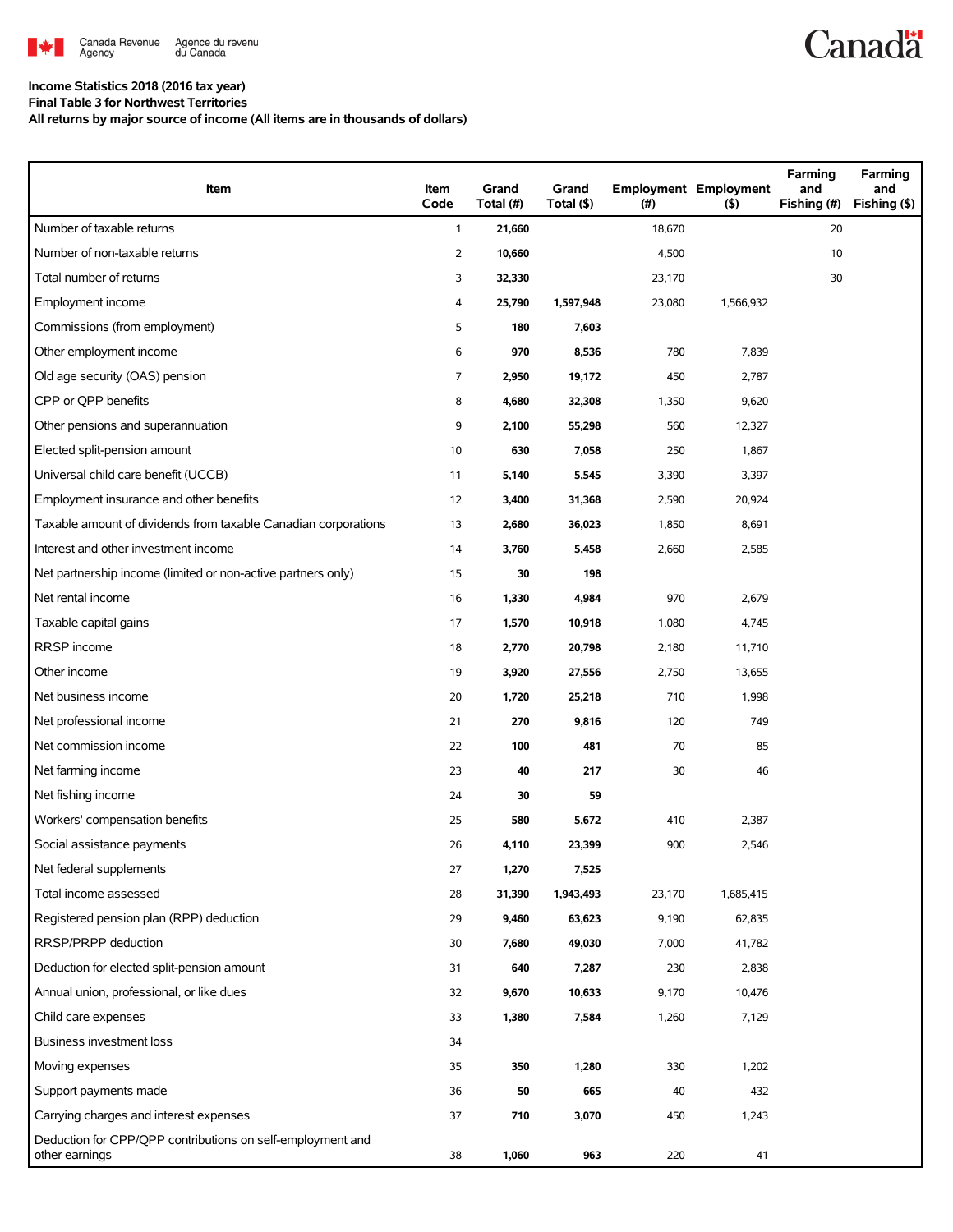

### **Income Statistics 2018 (2016 tax year)**

**Final Table 3 for Northwest Territories All returns by major source of income (All items are in thousands of dollars)**

| Item                                                                                          | Item<br>Code | Grand<br>Total (#) | Grand<br>Total (\$) | $(\#)$ | <b>Employment Employment</b><br>(5) | Farming<br>and<br>Fishing (#) | Farming<br>and<br>Fishing (\$) |
|-----------------------------------------------------------------------------------------------|--------------|--------------------|---------------------|--------|-------------------------------------|-------------------------------|--------------------------------|
| Deduction for provincial parental insurance plan (PPIP) premiums<br>on self-employment income | 39           |                    |                     |        |                                     |                               |                                |
| Exploration and development expenses                                                          | 40           | 20                 | 78                  |        |                                     |                               |                                |
| Other employment expenses                                                                     | 41           | 460                | 1,649               |        |                                     |                               |                                |
| Clergy residence deduction                                                                    | 42           | 30                 | 441                 |        |                                     |                               |                                |
| Other deductions                                                                              | 43           | 850                | 1,199               | 630    | 794                                 |                               |                                |
| Total deductions before adjustments                                                           | 44           | 17,640             | 147,651             | 15,280 | 130,857                             |                               |                                |
| Social benefits repayment                                                                     | 45           | 740                | 2,041               | 540    | 1,437                               |                               |                                |
| Net income                                                                                    | 46           | 31,330             | 1,794,096           | 23,170 | 1,553,132                           |                               |                                |
| Canadian Forces personnel and police deduction                                                | 47           |                    |                     |        |                                     |                               |                                |
| Security options deductions                                                                   | 48           |                    |                     |        |                                     |                               |                                |
| Other payments deduction                                                                      | 49           | 4,950              | 36,597              | 1,310  | 5,008                               |                               |                                |
| Non-capital losses of other years                                                             | 50           | 20                 | 204                 |        |                                     |                               |                                |
| Net capital losses of other years                                                             | 51           | 280                | 754                 | 180    | 347                                 |                               |                                |
| Capital gains deduction                                                                       | 52           | 20                 | 2,018               |        |                                     |                               |                                |
| Northern residents deductions                                                                 | 53           | 18,850             | 128,236             | 16,140 | 114,791                             |                               |                                |
| Additional deductions                                                                         | 54           | 20                 | 213                 |        |                                     |                               |                                |
| Farming/fishing losses of prior years                                                         | 55           |                    |                     |        |                                     |                               |                                |
| Total deductions from net income                                                              | 56           | 22,580             | 170,147             | 16,810 | 122,785                             |                               |                                |
| Taxable income assessed                                                                       | 57           | 30,440             | 1,624,123           | 23,170 | 1,430,347                           |                               |                                |
| Basic personal amount                                                                         | 58           | 32,330             | 370,212             | 23,170 | 265,413                             |                               |                                |
| Age amount                                                                                    | 59           | 2,820              | 17,277              | 320    | 1,348                               |                               |                                |
| Spouse or common-law partner amount                                                           | 60           | 1,970              | 16,515              | 1,490  | 12,261                              |                               |                                |
| Amount for an eligible dependant                                                              | 61           | 1,760              | 19,370              | 1,140  | 12,418                              |                               |                                |
| Family caregiver amount for children under 18 years of age                                    | 62           | 100                | 226                 | 80     | 179                                 |                               |                                |
| Amount for infirm dependants age 18 or older                                                  | 63           |                    |                     |        |                                     |                               |                                |
| CPP or QPP contributions through employment                                                   | 64           | 24,160             | 44,558              | 21,990 | 43,366                              |                               |                                |
| CPP or QPP contributions on self-employment and other earnings                                | 65           | 1,060              | 963                 | 220    | 41                                  |                               |                                |
| Employment insurance premiums                                                                 | 66           | 23,570             | 16,426              | 21,900 | 15,982                              | 20                            | 8                              |
| PPIP premiums paid                                                                            | 67           |                    |                     |        |                                     |                               |                                |
| PPIP premiums payable on employment income                                                    | 68           |                    |                     |        |                                     |                               |                                |
| PPIP premiums payable on self-employment income                                               | 69           |                    |                     |        |                                     |                               |                                |
| Volunteer firefighters' amount/search and rescue volunteers'<br>amount                        | 70           | 210                | 621                 | 190    | 576                                 |                               |                                |
| Canada employment amount                                                                      | 71           | 26,030             | 29,502              | 23,170 | 26,722                              |                               |                                |
| Public transit amount                                                                         | 72           | 570                | 210                 | 510    | 188                                 |                               |                                |
| Children's arts amount                                                                        | 73           | 510                | 143                 | 470    | 134                                 |                               |                                |
| Home accessibility expenses                                                                   | 74           | 10                 | 52                  |        |                                     |                               |                                |
| Home buyers' amount                                                                           | 75           | 250                | 1,098               |        |                                     |                               |                                |
| Pension income amount                                                                         | 76           | 2,520              | 4,840               | 790    | 1,498                               |                               |                                |

**Canadä**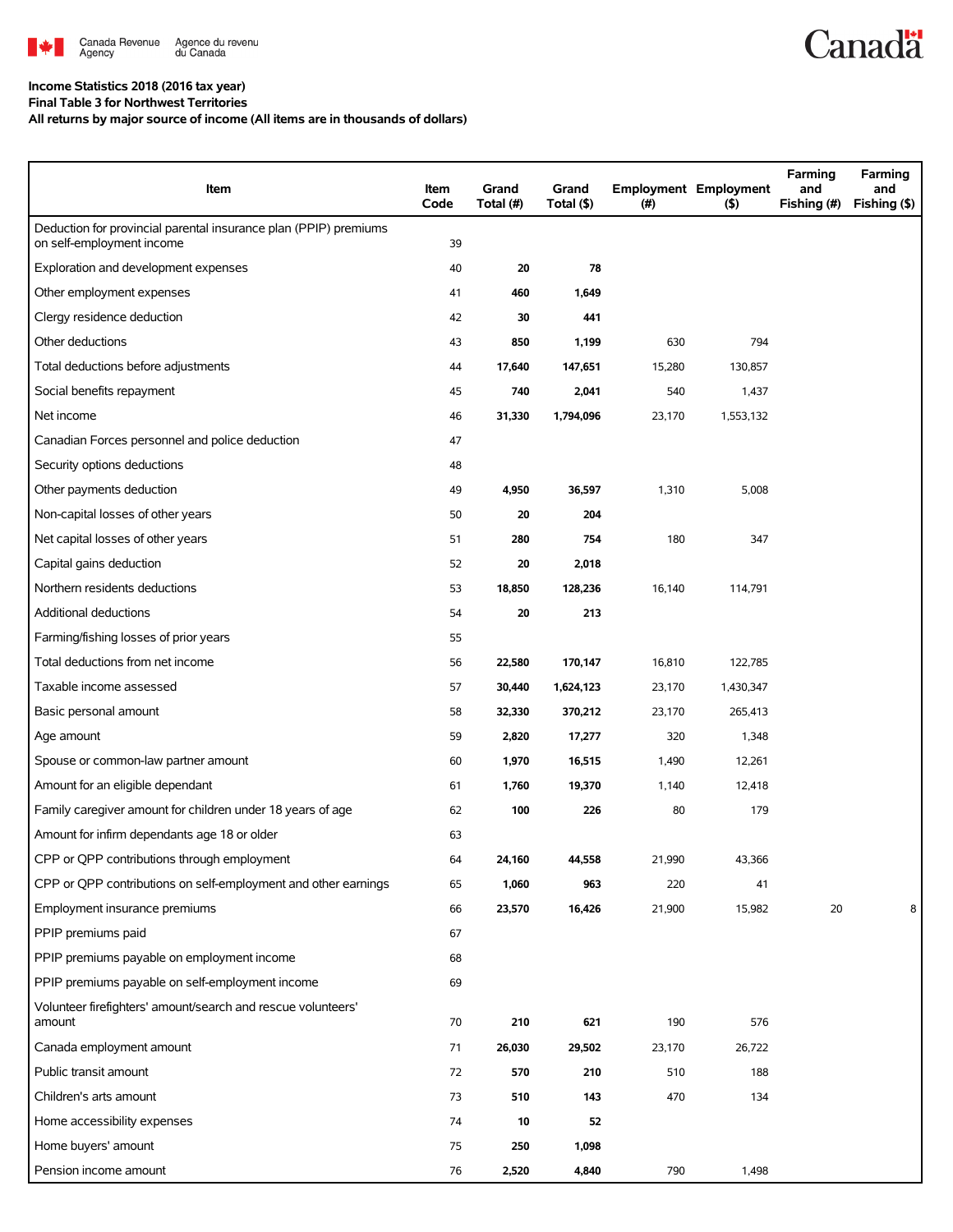

## **Canadä**

### **Income Statistics 2018 (2016 tax year)**

**Final Table 3 for Northwest Territories All returns by major source of income (All items are in thousands of dollars)**

| Item                                                              | Item<br>Code | Grand<br>Total (#) | Grand<br>Total (\$) | $(\#)$ | <b>Employment Employment</b><br>(5) | Farming<br>and<br>Fishing (#) | Farming<br>and<br>Fishing (\$) |
|-------------------------------------------------------------------|--------------|--------------------|---------------------|--------|-------------------------------------|-------------------------------|--------------------------------|
| Caregiver amount                                                  | 77           | 100                | 552                 | 80     | 447                                 |                               |                                |
| Disability amount                                                 | 78           | 550                | 4,443               | 180    | 1,417                               |                               |                                |
| Disability amount transferred from a dependant                    | 79           | 250                | 2,723               | 210    | 2,205                               |                               |                                |
| Interest paid on student loans                                    | 80           | 700                | 475                 | 670    | 453                                 |                               |                                |
| Tuition, education, and textbook amounts                          | 81           | 2,450              | 15,356              | 2,280  | 14,157                              |                               |                                |
| Tuition, education, and textbook amounts transferred from a child | 82           | 270                | 1,331               | 240    | 1,175                               |                               |                                |
| Amounts transferred from spouse or common-law partner             | 83           | 600                | 3,346               | 280    | 1,404                               |                               |                                |
| Medical expenses                                                  | 84           | 1,020              | 2,424               | 670    | 1,720                               |                               |                                |
| Total tax credits on personal amounts                             | 85           | 32,330             | 82,912              | 23,170 | 60,639                              |                               |                                |
| Allowable charitable donations and government gifts               | 86           | 4,210              | 6,719               | 3,510  | 5,031                               |                               |                                |
| Eligible cultural and ecological gifts                            | 87           |                    |                     |        |                                     |                               |                                |
| Total tax credit on donations and gifts                           | 88           | 4,170              | 1,894               | 3,470  | 1,412                               |                               |                                |
| Total federal non-refundable tax credits                          | 89           | 32,330             | 84,805              | 23,170 | 62,052                              |                               |                                |
| Federal dividend tax credit                                       | 90           | 2,590              | 4,394               | 1,870  | 1,105                               |                               |                                |
| Minimum tax carryover                                             | 91           | 10                 | 29                  |        |                                     |                               |                                |
| Basic federal tax                                                 | 92           | 21,360             | 224,877             | 18,640 | 205,418                             |                               |                                |
| Federal foreign tax credit                                        | 93           | 920                | 365                 | 650    | 273                                 |                               |                                |
| Federal political contribution tax credit                         | 94           | 200                | 46                  | 130    | 29                                  |                               |                                |
| Investment tax credit                                             | 95           |                    |                     |        |                                     |                               |                                |
| Labour-sponsored funds tax credit (federally registered)          | 96           |                    |                     |        |                                     |                               |                                |
| Labour-sponsored funds tax credit (provincially registered)       | 97           |                    |                     |        |                                     |                               |                                |
| Alternative minimum tax payable                                   | 98           | 20                 | 94                  |        |                                     |                               |                                |
| Net federal tax                                                   | 99           | 21,330             | 224,471             | 18,620 | 205,112                             |                               |                                |
| CPP contributions on self-employment                              | 100          | 1,060              | 1,926               | 220    | 82                                  |                               |                                |
| Social Benefits repayment                                         | 101          | 740                | 2,041               | 540    | 1,437                               |                               |                                |
| Working income tax benefit (WITB)                                 | 102          | 2,220              | 1,670               | 1,800  | 1,351                               |                               |                                |
| Children's fitness tax credit                                     | 103          | 1,620              | 132                 | 1,510  | 123                                 |                               |                                |
| Eligible educator school supply tax credit                        | 104          | 60                 | 5                   | 60     | 5                                   |                               |                                |
| Net provincial or territorial tax                                 | 105          | 20,640             | 95,774              | 18,200 | 88,228                              |                               |                                |
| Total tax payable                                                 | 106          | 21,660             | 324,215             | 18,670 | 294,859                             | 20                            | 99                             |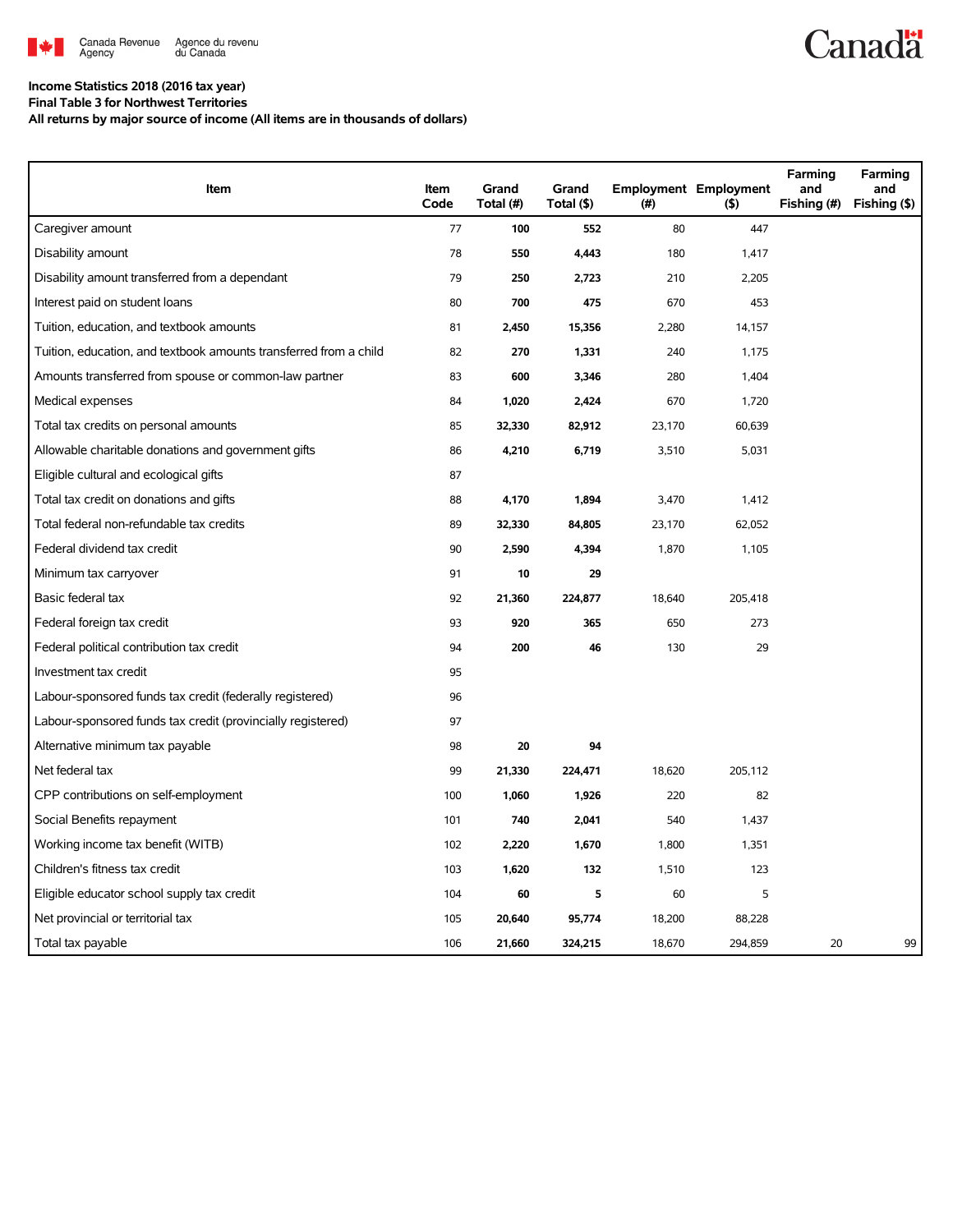| Item                                                                                             | Item<br>Code | Income $#)$ | $Income$ (\$) | <b>Sales</b><br>Professional Professional (self-employment) (self-employment)<br>(# ) | <b>Sales</b><br>(5) | Proprietorship/<br>Partnerships<br>(#) | Proprietorship/<br>Partnerships<br>(5) |
|--------------------------------------------------------------------------------------------------|--------------|-------------|---------------|---------------------------------------------------------------------------------------|---------------------|----------------------------------------|----------------------------------------|
| Number of taxable returns                                                                        | $\mathbf{1}$ | 110         |               | 10                                                                                    |                     | 700                                    |                                        |
| Number of non-taxable returns                                                                    | 2            |             |               |                                                                                       |                     | 100                                    |                                        |
| Total number of returns                                                                          | 3            | 110         |               | 10                                                                                    |                     | 800                                    |                                        |
| Employment income                                                                                | 4            |             |               |                                                                                       |                     | 240                                    | 5,954                                  |
| Commissions (from employment)                                                                    | 5            |             |               |                                                                                       |                     |                                        |                                        |
| Other employment income                                                                          | 6            |             |               |                                                                                       |                     |                                        |                                        |
| Old age security (OAS) pension                                                                   | 7            | 10          | 69            |                                                                                       |                     | 50                                     | 349                                    |
| CPP or QPP benefits                                                                              | 8            | 20          | 186           |                                                                                       |                     | 90                                     | 639                                    |
| Other pensions and superannuation                                                                | 9            |             |               |                                                                                       |                     | 30                                     | 747                                    |
| Elected split-pension amount                                                                     | 10           |             |               |                                                                                       |                     |                                        |                                        |
| Universal child care benefit (UCCB)                                                              | 11           |             |               |                                                                                       |                     | 170                                    | 194                                    |
| Employment insurance and other benefits                                                          | 12           |             |               |                                                                                       |                     |                                        |                                        |
| Taxable amount of dividends from taxable<br>Canadian corporations                                | 13           |             |               |                                                                                       |                     |                                        |                                        |
| Interest and other investment income                                                             | 14           |             |               |                                                                                       |                     | 110                                    | 147                                    |
| Net partnership income (limited or<br>non-active partners only)                                  | 15           |             |               |                                                                                       |                     |                                        |                                        |
| Net rental income                                                                                | 16           |             |               |                                                                                       |                     | 40                                     | 127                                    |
| Taxable capital gains                                                                            | 17           | 10          | 44            |                                                                                       |                     |                                        |                                        |
| RRSP income                                                                                      | 18           |             |               |                                                                                       |                     | 60                                     | 314                                    |
| Other income                                                                                     | 19           | 20          | 44            |                                                                                       |                     | 90                                     | 523                                    |
| Net business income                                                                              | 20           |             |               |                                                                                       |                     | 790                                    | 22,383                                 |
| Net professional income                                                                          | 21           | 110         | 8,857         |                                                                                       |                     |                                        |                                        |
| Net commission income                                                                            | 22           |             |               |                                                                                       |                     |                                        |                                        |
| Net farming income                                                                               | 23           |             |               |                                                                                       |                     |                                        |                                        |
| Net fishing income                                                                               | 24           |             |               |                                                                                       |                     |                                        |                                        |
| Workers' compensation benefits                                                                   | 25           |             |               |                                                                                       |                     |                                        |                                        |
| Social assistance payments                                                                       | 26           |             |               |                                                                                       |                     | 20                                     | 68                                     |
| Net federal supplements                                                                          | 27           |             |               |                                                                                       |                     |                                        |                                        |
| Total income assessed                                                                            | 28           | 110         | 10,153        |                                                                                       |                     | 800                                    | 32,504                                 |
| Registered pension plan (RPP) deduction                                                          | 29           |             |               |                                                                                       |                     | 40                                     | 158                                    |
| RRSP/PRPP deduction                                                                              | 30           | 50          | 814           |                                                                                       |                     | 180                                    | 1,342                                  |
| Deduction for elected split-pension amount                                                       | 31           |             |               |                                                                                       |                     | 10                                     | 113                                    |
| Annual union, professional, or like dues                                                         | 32           |             |               |                                                                                       |                     | 70                                     | 41                                     |
| Child care expenses                                                                              | 33           |             |               |                                                                                       |                     | 40                                     | 182                                    |
| <b>Business investment loss</b>                                                                  | 34           |             |               |                                                                                       |                     |                                        |                                        |
| Moving expenses                                                                                  | 35           |             |               |                                                                                       |                     |                                        |                                        |
| Support payments made                                                                            | 36           |             |               |                                                                                       |                     |                                        |                                        |
| Carrying charges and interest expenses                                                           | 37           |             |               |                                                                                       |                     | 20                                     | 161                                    |
| Deduction for CPP/QPP contributions on<br>self-employment and other earnings                     | 38           | 100         | 169           |                                                                                       |                     | 630                                    | 701                                    |
| Deduction for provincial parental insurance<br>plan (PPIP) premiums on self-employment<br>income | 39           |             |               |                                                                                       |                     |                                        |                                        |
| Exploration and development expenses                                                             | 40           |             |               |                                                                                       |                     |                                        |                                        |
| Other employment expenses                                                                        | 41           |             |               |                                                                                       |                     |                                        |                                        |
| Clergy residence deduction                                                                       | 42           |             |               |                                                                                       |                     |                                        |                                        |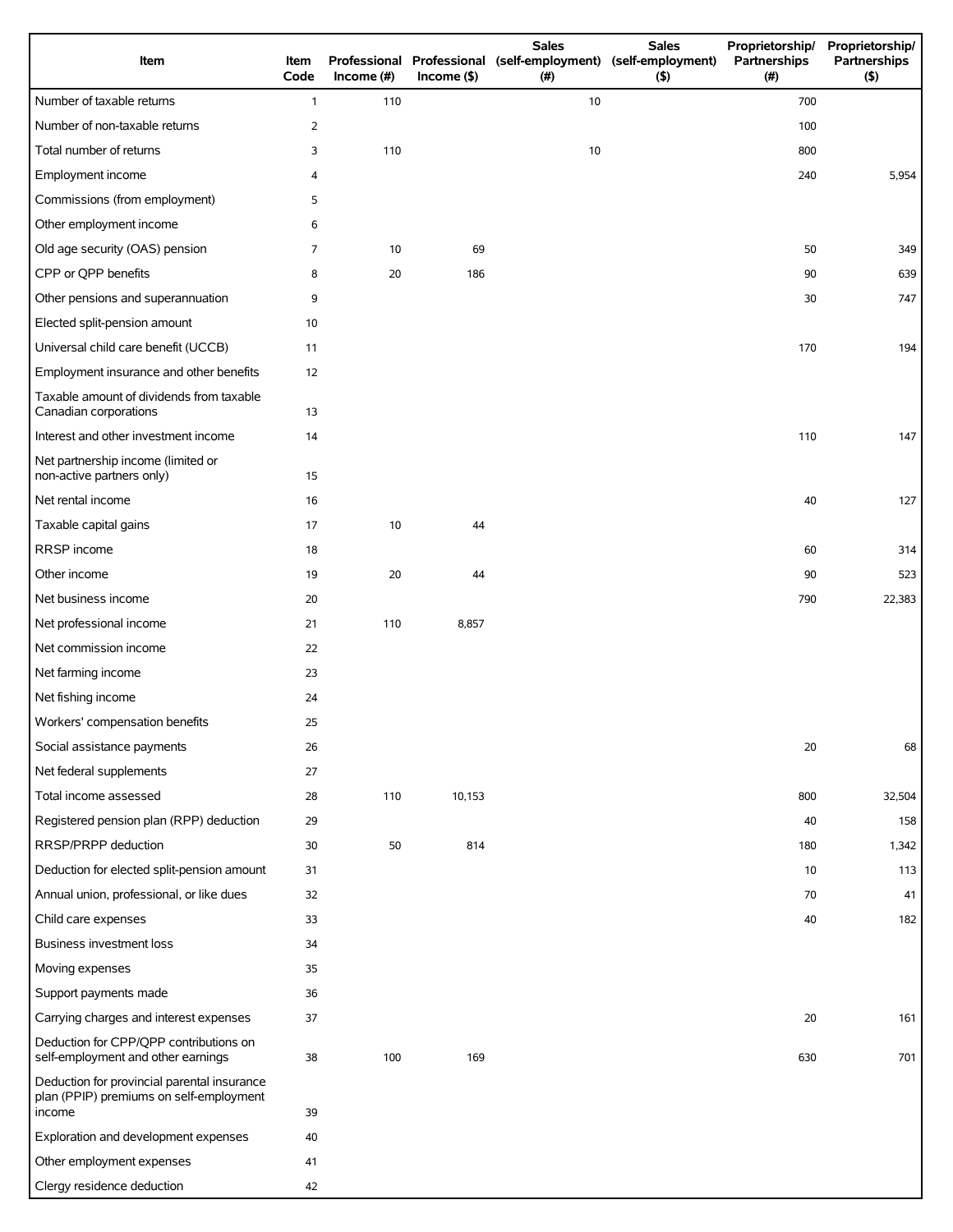| Item                                                                   | Item<br>Code | Income $(\#)$ | $Income$ (\$) | <b>Sales</b><br>Professional Professional (self-employment) (self-employment)<br>(#) | <b>Sales</b><br>(5) | Proprietorship/<br>Partnerships<br>(# ) | Proprietorship/<br>Partnerships<br>(5) |
|------------------------------------------------------------------------|--------------|---------------|---------------|--------------------------------------------------------------------------------------|---------------------|-----------------------------------------|----------------------------------------|
| Other deductions                                                       | 43           |               |               |                                                                                      |                     | 10                                      | 22                                     |
| Total deductions before adjustments                                    | 44           | 110           | 1,110         |                                                                                      |                     | 690                                     | 2,742                                  |
| Social benefits repayment                                              | 45           |               |               |                                                                                      |                     |                                         |                                        |
| Net income                                                             | 46           | 110           | 9,031         |                                                                                      |                     | 780                                     | 29,913                                 |
| Canadian Forces personnel and police<br>deduction                      | 47           |               |               |                                                                                      |                     |                                         |                                        |
| Security options deductions                                            | 48           |               |               |                                                                                      |                     |                                         |                                        |
| Other payments deduction                                               | 49           |               |               |                                                                                      |                     | 30                                      | 165                                    |
| Non-capital losses of other years                                      | 50           |               |               |                                                                                      |                     |                                         |                                        |
| Net capital losses of other years                                      | 51           |               |               |                                                                                      |                     |                                         |                                        |
| Capital gains deduction                                                | 52           |               |               |                                                                                      |                     |                                         |                                        |
| Northern residents deductions                                          | 53           | 80            | 408           |                                                                                      |                     | 480                                     | 2,213                                  |
| Additional deductions                                                  | 54           |               |               |                                                                                      |                     |                                         |                                        |
| Farming/fishing losses of prior years                                  | 55           |               |               |                                                                                      |                     |                                         |                                        |
| Total deductions from net income                                       | 56           | 80            | 428           |                                                                                      |                     | 490                                     | 2,469                                  |
| Taxable income assessed                                                | 57           | 110           | 8,603         |                                                                                      |                     | 770                                     | 27,444                                 |
| Basic personal amount                                                  | 58           | 110           | 1,297         |                                                                                      |                     | 800                                     | 9,170                                  |
| Age amount                                                             | 59           | 10            | 52            |                                                                                      |                     | 60                                      | 335                                    |
| Spouse or common-law partner amount                                    | 60           |               |               |                                                                                      |                     | 90                                      | 768                                    |
| Amount for an eligible dependant                                       | 61           |               |               |                                                                                      |                     |                                         |                                        |
| Family caregiver amount for children<br>under 18 years of age          | 62           |               |               |                                                                                      |                     |                                         |                                        |
| Amount for infirm dependants age 18 or<br>older                        | 63           |               |               |                                                                                      |                     |                                         |                                        |
| CPP or QPP contributions through<br>employment                         | 64           |               |               |                                                                                      |                     | 220                                     | 205                                    |
| CPP or QPP contributions on<br>self-employment and other earnings      | 65           | 100           | 169           |                                                                                      |                     | 630                                     | 701                                    |
| Employment insurance premiums                                          | 66           |               |               |                                                                                      |                     | 180                                     | 76                                     |
| PPIP premiums paid                                                     | 67           |               |               |                                                                                      |                     |                                         |                                        |
| PPIP premiums payable on employment<br>income                          | 68           |               |               |                                                                                      |                     |                                         |                                        |
| PPIP premiums payable on<br>self-employment income                     | 69           |               |               |                                                                                      |                     |                                         |                                        |
| Volunteer firefighters' amount/search and<br>rescue volunteers' amount | 70           |               |               |                                                                                      |                     |                                         |                                        |
| Canada employment amount                                               | 71           |               |               |                                                                                      |                     | 250                                     | 268                                    |
| Public transit amount                                                  | 72           |               |               |                                                                                      |                     | 10                                      | $\overline{2}$                         |
| Children's arts amount                                                 | 73           |               |               |                                                                                      |                     |                                         |                                        |
| Home accessibility expenses                                            | 74           |               |               |                                                                                      |                     |                                         |                                        |
| Home buyers' amount                                                    | 75           |               |               |                                                                                      |                     |                                         |                                        |
| Pension income amount                                                  | 76           |               |               |                                                                                      |                     | 50                                      | 89                                     |
| Caregiver amount                                                       | 77           |               |               |                                                                                      |                     |                                         |                                        |
| Disability amount                                                      | 78           |               |               |                                                                                      |                     |                                         |                                        |
| Disability amount transferred from a<br>dependant                      | 79           |               |               |                                                                                      |                     |                                         |                                        |
| Interest paid on student loans                                         | 80           |               |               |                                                                                      |                     |                                         |                                        |
| Tuition, education, and textbook amounts                               | 81           |               |               |                                                                                      |                     |                                         |                                        |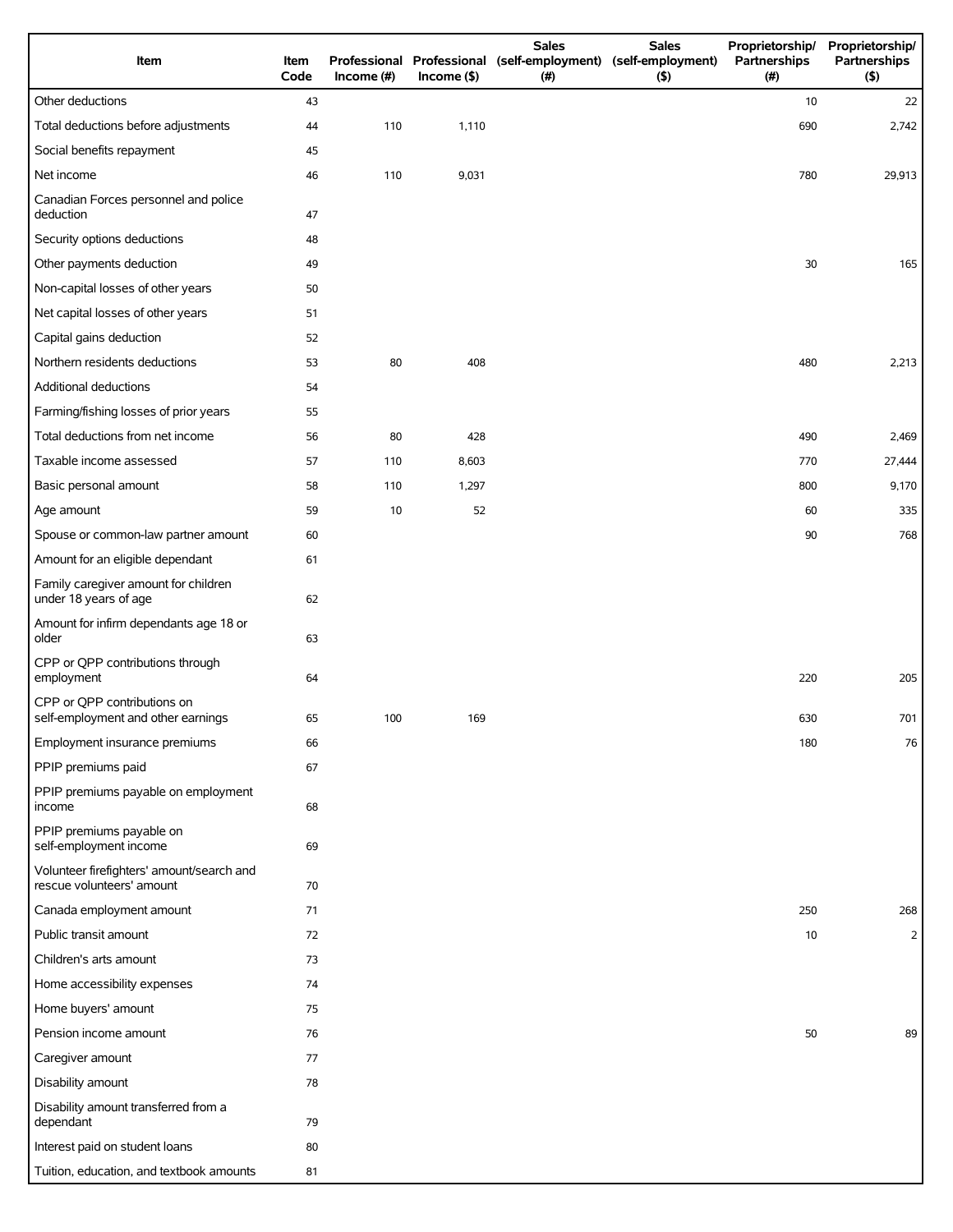| Item                                                                 | <b>Item</b><br>Code | Income (#) | $Income($ \$) | <b>Sales</b><br>Professional Professional (self-employment) (self-employment)<br>(#) | <b>Sales</b><br>$($ \$) | Proprietorship/<br>Partnerships<br>(#) | Proprietorship/<br>Partnerships<br>(5) |
|----------------------------------------------------------------------|---------------------|------------|---------------|--------------------------------------------------------------------------------------|-------------------------|----------------------------------------|----------------------------------------|
| Tuition, education, and textbook amounts<br>transferred from a child | 82                  |            |               |                                                                                      |                         |                                        |                                        |
| Amounts transferred from spouse or<br>common-law partner             | 83                  |            |               |                                                                                      |                         |                                        |                                        |
| Medical expenses                                                     | 84                  | 10         | 28            |                                                                                      |                         | 70                                     | 123                                    |
| Total tax credits on personal amounts                                | 85                  | 110        | 309           |                                                                                      |                         | 800                                    | 1,878                                  |
| Allowable charitable donations and<br>government gifts               | 86                  | 40         | 83            |                                                                                      |                         | 120                                    | 245                                    |
| Eligible cultural and ecological gifts                               | 87                  |            |               |                                                                                      |                         |                                        |                                        |
| Total tax credit on donations and gifts                              | 88                  | 40         | 23            |                                                                                      |                         | 120                                    | 68                                     |
| Total federal non-refundable tax credits                             | 89                  | 110        | 333           |                                                                                      |                         | 800                                    | 1,946                                  |
| Federal dividend tax credit                                          | 90                  |            |               |                                                                                      |                         |                                        |                                        |
| Minimum tax carryover                                                | 91                  |            |               |                                                                                      |                         |                                        |                                        |
| Basic federal tax                                                    | 92                  | 90         | 1,462         |                                                                                      |                         | 470                                    | 3,127                                  |
| Federal foreign tax credit                                           | 93                  |            |               |                                                                                      |                         | 20                                     | $\overline{2}$                         |
| Federal political contribution tax credit                            | 94                  |            |               |                                                                                      |                         |                                        |                                        |
| Investment tax credit                                                | 95                  |            |               |                                                                                      |                         |                                        |                                        |
| Labour-sponsored funds tax credit<br>(federally registered)          | 96                  |            |               |                                                                                      |                         |                                        |                                        |
| Labour-sponsored funds tax credit<br>(provincially registered)       | 97                  |            |               |                                                                                      |                         |                                        |                                        |
| Alternative minimum tax payable                                      | 98                  |            |               |                                                                                      |                         |                                        |                                        |
| Net federal tax                                                      | 99                  | 90         | 1,473         |                                                                                      |                         | 470                                    | 3,125                                  |
| CPP contributions on self-employment                                 | 100                 | 100        | 337           |                                                                                      |                         | 630                                    | 1,401                                  |
| Social Benefits repayment                                            | 101                 |            |               |                                                                                      |                         |                                        |                                        |
| Working income tax benefit (WITB)                                    | 102                 | 10         | 12            |                                                                                      |                         | 150                                    | 164                                    |
| Children's fitness tax credit                                        | 103                 | 10         | $\mathbf{1}$  |                                                                                      |                         |                                        |                                        |
| Eligible educator school supply tax credit                           | 104                 |            |               |                                                                                      |                         |                                        |                                        |
| Net provincial or territorial tax                                    | 105                 | 80         | 633           |                                                                                      |                         | 430                                    | 1,291                                  |
| Total tax payable                                                    | 106                 | 110        | 2,457         | 10                                                                                   | 92                      | 700                                    | 5,845                                  |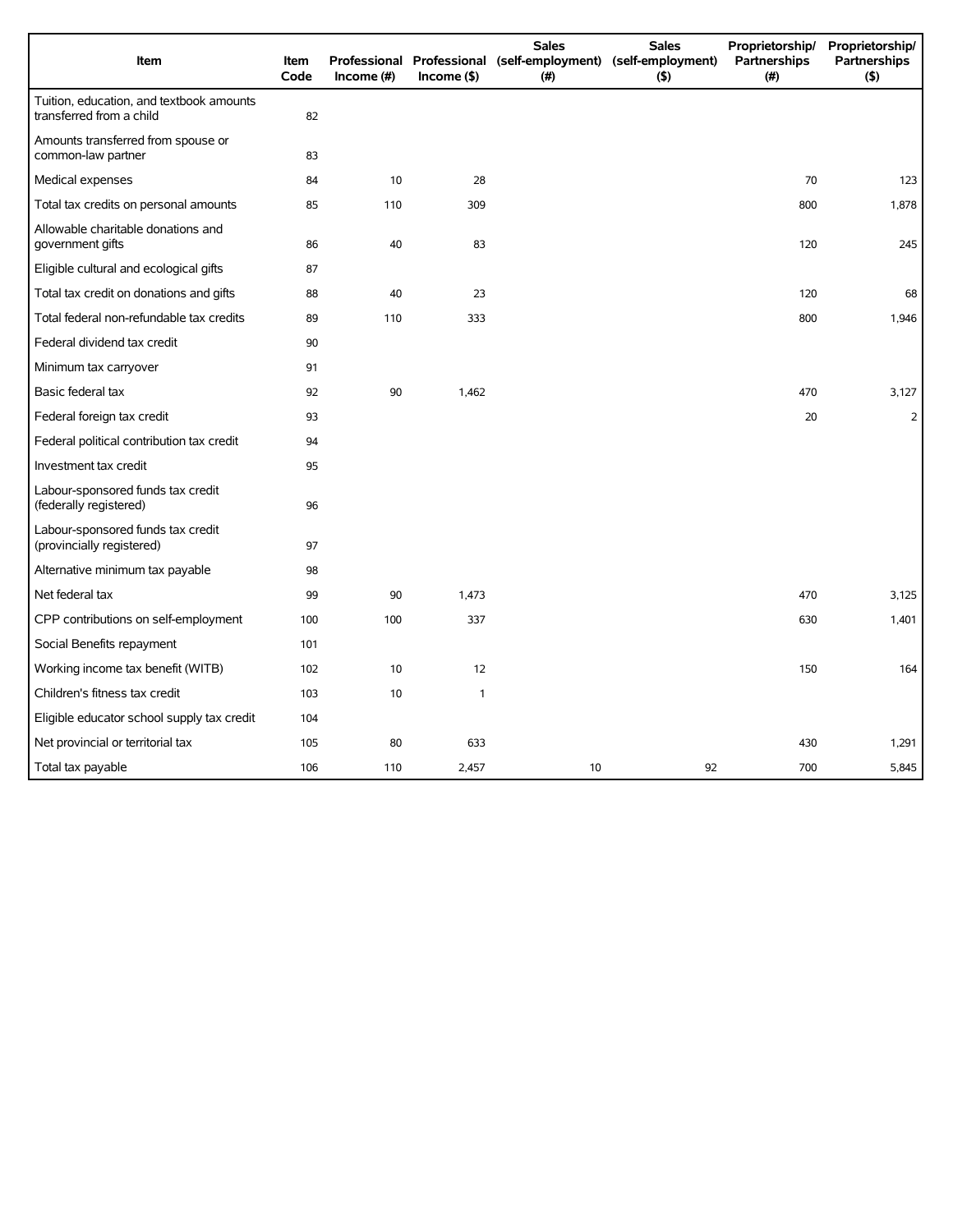| Item                                                                                          | Item<br>Code   | (#) | Investment Investment<br>$($ \$) | Pension<br>(# ) | Pension<br>$($ \$) | <b>Social</b><br><b>Benefits</b><br>(#) | Social<br><b>Benefits</b><br>$($ \$) |
|-----------------------------------------------------------------------------------------------|----------------|-----|----------------------------------|-----------------|--------------------|-----------------------------------------|--------------------------------------|
| Number of taxable returns                                                                     | $\mathbf{1}$   | 340 |                                  | 1,150           |                    | 430                                     |                                      |
| Number of non-taxable returns                                                                 | $\overline{2}$ | 150 |                                  | 1,430           |                    | 3,290                                   |                                      |
| Total number of returns                                                                       | 3              | 490 |                                  | 2,580           |                    | 3,710                                   |                                      |
| Employment income                                                                             | 4              | 210 | 8,107                            | 670             | 5,591              | 1,320                                   | 6,176                                |
| Commissions (from employment)                                                                 | 5              |     |                                  |                 |                    |                                         |                                      |
| Other employment income                                                                       | 6              |     |                                  | 130             | 578                | 20                                      | 17                                   |
| Old age security (OAS) pension                                                                | $\overline{7}$ | 70  | 427                              | 1,840           | 12,275             | 480                                     | 2,980                                |
| CPP or QPP benefits                                                                           | 8              | 130 | 948                              | 2,380           | 18,555             | 620                                     | 1,591                                |
| Other pensions and superannuation                                                             | 9              | 60  | 1,510                            | 1,340           | 39,285             | 30                                      | 116                                  |
| Elected split-pension amount                                                                  | 10             |     |                                  | 300             | 4,610              |                                         |                                      |
| Universal child care benefit (UCCB)                                                           | 11             | 80  | 96                               | 120             | 63                 | 1,280                                   | 1,689                                |
| Employment insurance and other benefits                                                       | 12             |     |                                  | 40              | 338                | 680                                     | 9,206                                |
| Taxable amount of dividends from taxable Canadian corporations                                | 13             | 350 | 25,381                           | 300             | 1,311              |                                         |                                      |
| Interest and other investment income                                                          | 14             | 250 | 1,802                            | 500             | 739                | 130                                     | 36                                   |
| Net partnership income (limited or non-active partners only)                                  | 15             |     |                                  |                 |                    |                                         |                                      |
| Net rental income                                                                             | 16             | 200 | 2,035                            | 80              | 106                |                                         |                                      |
| Taxable capital gains                                                                         | 17             | 160 | 5,036                            | 190             | 515                | 30                                      | 20                                   |
| RRSP income                                                                                   | 18             | 50  | 641                              | 190             | 1,870              | 90                                      | 173                                  |
| Other income                                                                                  | 19             | 140 | 546                              | 390             | 1,305              | 160                                     | 317                                  |
| Net business income                                                                           | 20             | 50  | 405                              | 120             | 428                |                                         |                                      |
| Net professional income                                                                       | 21             |     |                                  | 20              | 77                 |                                         |                                      |
| Net commission income                                                                         | 22             |     |                                  |                 |                    |                                         |                                      |
| Net farming income                                                                            | 23             |     |                                  |                 |                    |                                         |                                      |
| Net fishing income                                                                            | 24             |     |                                  |                 |                    |                                         |                                      |
| Workers' compensation benefits                                                                | 25             |     |                                  | 40              | 247                | 110                                     | 2,785                                |
| Social assistance payments                                                                    | 26             |     |                                  | 710             | 2,035              | 2,420                                   | 18,518                               |
| Net federal supplements                                                                       | 27             |     |                                  | 740             | 3,074              | 480                                     | 4,326                                |
| Total income assessed                                                                         | 28             | 490 | 47,712                           | 2,580           | 93,040             | 3,710                                   | 48,124                               |
| Registered pension plan (RPP) deduction                                                       | 29             |     |                                  | 110             | 303                | 40                                      | 33                                   |
| RRSP/PRPP deduction                                                                           | 30             | 140 | 1,467                            | 150             | 1,232              |                                         |                                      |
| Deduction for elected split-pension amount                                                    | 31             |     |                                  | 340             | 3,755              |                                         |                                      |
| Annual union, professional, or like dues                                                      | 32             | 50  | 25                               | 150             | 31                 | 150                                     | 16                                   |
| Child care expenses                                                                           | 33             | 30  | 133                              |                 |                    | 50                                      | 121                                  |
| Business investment loss                                                                      | 34             |     |                                  |                 |                    |                                         |                                      |
| Moving expenses                                                                               | 35             |     |                                  |                 |                    |                                         |                                      |
| Support payments made                                                                         | 36             |     |                                  |                 |                    |                                         |                                      |
| Carrying charges and interest expenses                                                        | 37             | 110 | 1,294                            | 110             | 310                |                                         |                                      |
| Deduction for CPP/QPP contributions on self-employment and other<br>earnings                  | 38             | 30  | 17                               | 40              | 13                 |                                         |                                      |
| Deduction for provincial parental insurance plan (PPIP) premiums on<br>self-employment income | 39             |     |                                  |                 |                    |                                         |                                      |
| Exploration and development expenses                                                          | 40             |     |                                  |                 |                    |                                         |                                      |
| Other employment expenses                                                                     | 41             |     |                                  |                 |                    |                                         |                                      |
| Clergy residence deduction                                                                    | 42             |     |                                  |                 |                    |                                         |                                      |
| Other deductions                                                                              | 43             |     |                                  | 50              | 71                 | 120                                     | 157                                  |
| Total deductions before adjustments                                                           | 44             | 270 | 3,535                            | 690             | 5,917              | 390                                     | 512                                  |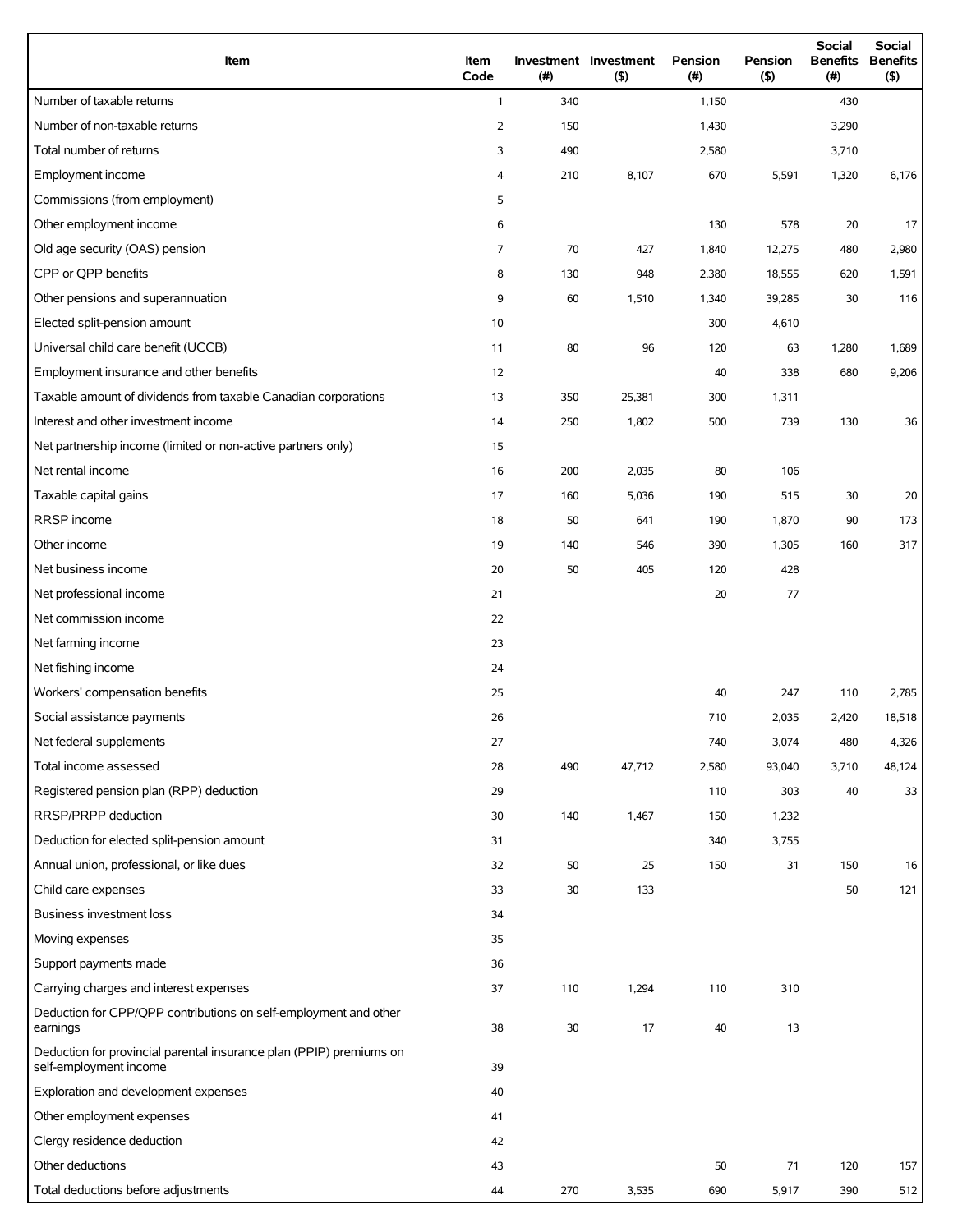| Item                                                                | <b>Item Code</b> | (# ) | Investment Investment<br>(5) | Pension (#) | Pension (\$) | <b>Social</b><br><b>Benefits</b><br>(#) | <b>Social</b><br><b>Benefits</b><br>(5) |
|---------------------------------------------------------------------|------------------|------|------------------------------|-------------|--------------|-----------------------------------------|-----------------------------------------|
| Social benefits repayment                                           | 45               | 40   | 156                          | 130         | 307          |                                         |                                         |
| Net income                                                          | 46               | 480  | 44,100                       | 2,580       | 86,816       | 3,700                                   | 47,604                                  |
| Canadian Forces personnel and police deduction                      | 47               |      |                              |             |              |                                         |                                         |
| Security options deductions                                         | 48               |      |                              |             |              |                                         |                                         |
| Other payments deduction                                            | 49               | 10   | 126                          | 970         | 5,356        | 2,540                                   | 25,629                                  |
| Non-capital losses of other years                                   | 50               |      |                              |             |              |                                         |                                         |
| Net capital losses of other years                                   | 51               | 40   | 240                          |             |              |                                         |                                         |
| Capital gains deduction                                             | 52               |      |                              |             |              |                                         |                                         |
| Northern residents deductions                                       | 53               | 280  | 1,534                        | 1,170       | 6,344        | 470                                     | 1,678                                   |
| Additional deductions                                               | 54               |      |                              |             |              |                                         |                                         |
| Farming/fishing losses of prior years                               | 55               |      |                              |             |              |                                         |                                         |
| Total deductions from net income                                    | 56               | 300  | 3,480                        | 1,850       | 11,971       | 2,770                                   | 27,319                                  |
| Taxable income assessed                                             | 57               | 480  | 40,620                       | 2,570       | 74,845       | 2,820                                   | 20,424                                  |
| Basic personal amount                                               | 58               | 490  | 5,588                        | 2,580       | 29,531       | 3,710                                   | 42,553                                  |
| Age amount                                                          | 59               |      |                              | 1,830       | 11,519       | 490                                     | 3,470                                   |
| Spouse or common-law partner amount                                 | 60               |      |                              | 90          | 576          | 240                                     | 2,332                                   |
| Amount for an eligible dependant                                    | 61               |      |                              | 40          | 447          | 490                                     | 5,556                                   |
| Family caregiver amount for children under 18 years of age          | 62               |      |                              |             |              |                                         |                                         |
| Amount for infirm dependants age 18 or older                        | 63               |      |                              |             |              |                                         |                                         |
| CPP or QPP contributions through employment                         | 64               | 190  | 263                          | 380         | 172          | 1,090                                   | 289                                     |
| CPP or QPP contributions on self-employment and other earnings      | 65               | 30   | 17                           | 40          | 13           |                                         |                                         |
| Employment insurance premiums                                       | 66               | 110  | 54                           | 360         | 89           | 750                                     | 125                                     |
| PPIP premiums paid                                                  | 67               |      |                              |             |              |                                         |                                         |
| PPIP premiums payable on employment income                          | 68               |      |                              |             |              |                                         |                                         |
| PPIP premiums payable on self-employment income                     | 69               |      |                              |             |              |                                         |                                         |
| Volunteer firefighters' amount/search and rescue volunteers' amount | 70               |      |                              |             |              |                                         |                                         |
| Canada employment amount                                            | 71               | 210  | 232                          | 760         | 734          | 1,340                                   | 1,248                                   |
| Public transit amount                                               | 72               |      |                              |             |              |                                         |                                         |
| Children's arts amount                                              | 73               |      |                              |             |              |                                         |                                         |
| Home accessibility expenses                                         | 74               |      |                              |             |              |                                         |                                         |
| Home buyers' amount                                                 | 75               |      |                              |             |              |                                         |                                         |
| Pension income amount                                               | 76               | 80   | 155                          | 1,480       | 2,884        | 40                                      | 57                                      |
| Caregiver amount                                                    | 77               |      |                              |             |              |                                         |                                         |
| Disability amount                                                   | 78               |      |                              | 190         | 1,528        | 130                                     | 1,009                                   |
| Disability amount transferred from a dependant                      | 79               |      |                              |             |              |                                         |                                         |
| Interest paid on student loans                                      | 80               |      |                              |             |              | 10                                      | 3                                       |
| Tuition, education, and textbook amounts                            | 81               |      |                              |             |              | 40                                      | 143                                     |
| Tuition, education, and textbook amounts transferred from a child   | 82               |      |                              | 10          | 67           |                                         |                                         |
| Amounts transferred from spouse or common-law partner               | 83               |      |                              | 220         | 1,238        | 70                                      | 454                                     |
| Medical expenses                                                    | 84               | 40   | 127                          | 150         | 324          | 50                                      | 56                                      |
| Total tax credits on personal amounts                               | 85               | 490  | 1,078                        | 2,580       | 7,394        | 3,710                                   | 8,648                                   |
| Allowable charitable donations and government gifts                 | 86               | 100  | 428                          | 370         | 717          | 20                                      | 15                                      |
| Eligible cultural and ecological gifts                              | 87               |      |                              |             |              |                                         |                                         |
| Total tax credit on donations and gifts                             | 88               | 100  | 125                          | 360         | 199          | 20                                      | 4                                       |
| Total federal non-refundable tax credits                            | 89               | 490  | 1,202                        | 2,580       | 7,594        | 3,710                                   | 8,652                                   |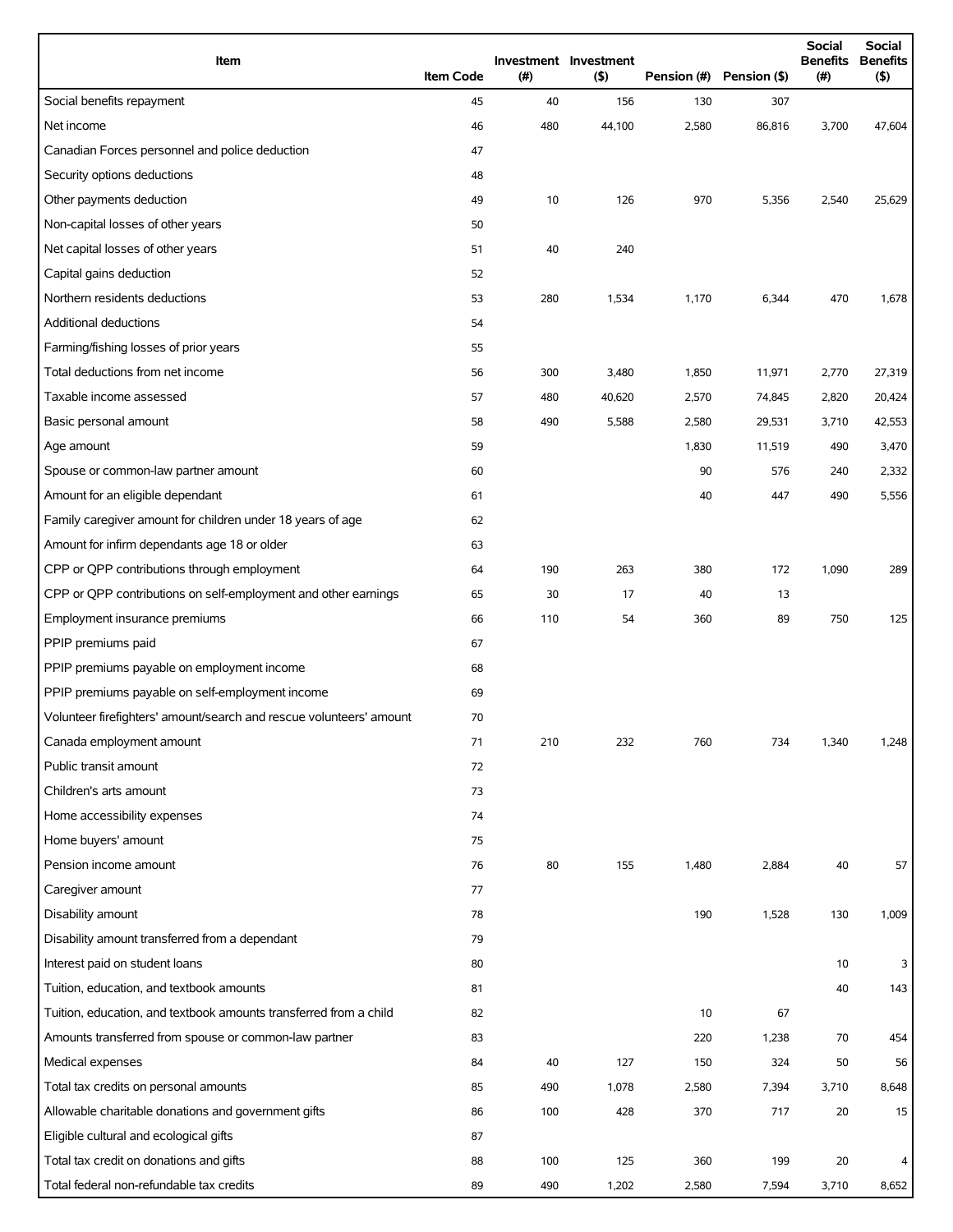| Item                                                        | <b>Item Code</b> | (#) | Investment Investment<br>(5) | Pension (#) | Pension (\$) | <b>Social</b><br><b>Benefits</b><br>(# ) | <b>Social</b><br><b>Benefits</b><br>(5) |
|-------------------------------------------------------------|------------------|-----|------------------------------|-------------|--------------|------------------------------------------|-----------------------------------------|
| Federal dividend tax credit                                 | 90               | 310 | 3,036                        | 270         | 179          |                                          |                                         |
| Minimum tax carryover                                       | 91               |     |                              |             |              |                                          |                                         |
| Basic federal tax                                           | 92               | 330 | 4,909                        | 1,140       | 5,884        | 420                                      | 685                                     |
| Federal foreign tax credit                                  | 93               | 90  | 66                           | 130         | 19           |                                          |                                         |
| Federal political contribution tax credit                   | 94               |     |                              |             |              |                                          |                                         |
| Investment tax credit                                       | 95               |     |                              |             |              |                                          |                                         |
| Labour-sponsored funds tax credit (federally registered)    | 96               |     |                              |             |              |                                          |                                         |
| Labour-sponsored funds tax credit (provincially registered) | 97               |     |                              |             |              |                                          |                                         |
| Alternative minimum tax payable                             | 98               | 20  | 91                           |             |              |                                          |                                         |
| Net federal tax                                             | 99               | 330 | 4,835                        | 1,140       | 5,856        | 420                                      | 685                                     |
| CPP contributions on self-employment                        | 100              | 30  | 33                           | 40          | 26           |                                          |                                         |
| Social Benefits repayment                                   | 101              | 40  | 156                          | 130         | 307          |                                          |                                         |
| Working income tax benefit (WITB)                           | 102              |     |                              |             |              | 190                                      | 95                                      |
| Children's fitness tax credit                               | 103              | 20  | 2                            |             |              | 20                                       | $\mathbf{1}$                            |
| Eligible educator school supply tax credit                  | 104              |     |                              |             |              |                                          |                                         |
| Net provincial or territorial tax                           | 105              | 270 | 1,587                        | 1,040       | 2,348        | 370                                      | 230                                     |
| Total tax payable                                           | 106              | 340 | 6,612                        | 1,150       | 8,537        | 430                                      | 939                                     |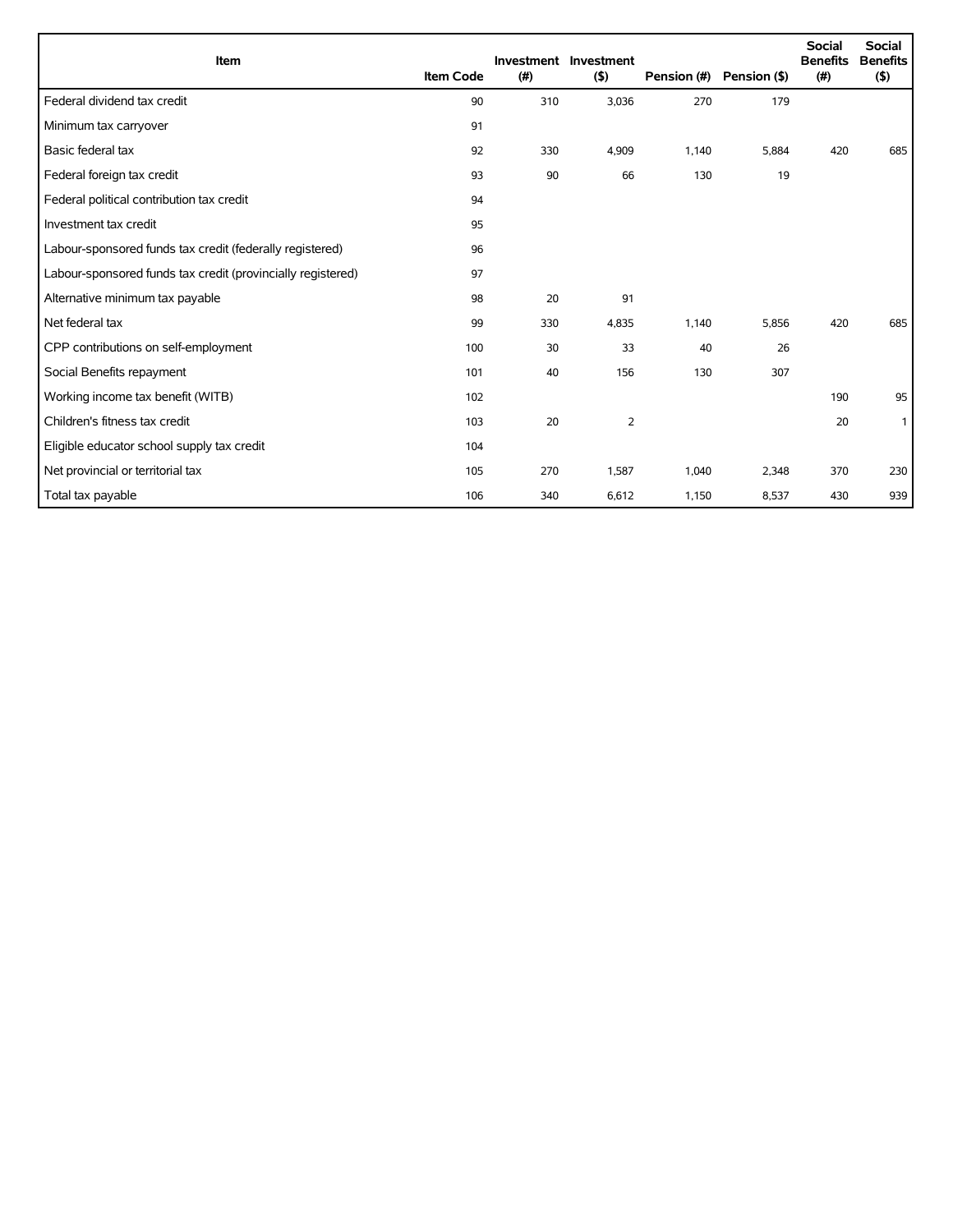| Item                                                                                       | Item Code Other (#) |       | Other (\$) |
|--------------------------------------------------------------------------------------------|---------------------|-------|------------|
| Number of taxable returns                                                                  | 1                   | 240   |            |
| Number of non-taxable returns                                                              | $\overline{2}$      | 1,180 |            |
| Total number of returns                                                                    | 3                   | 1,420 |            |
| Employment income                                                                          | 4                   | 240   | 4,587      |
| Commissions (from employment)                                                              | 5                   |       |            |
| Other employment income                                                                    | 6                   |       |            |
| Old age security (OAS) pension                                                             | 7                   |       |            |
| CPP or QPP benefits                                                                        | 8                   | 90    | 679        |
| Other pensions and superannuation                                                          | 9                   | 50    | 1,139      |
| Elected split-pension amount                                                               | 10                  |       |            |
| Universal child care benefit (UCCB)                                                        | 11                  | 80    | 88         |
| Employment insurance and other benefits                                                    | 12                  | 40    | 380        |
| Taxable amount of dividends from taxable Canadian corporations                             | 13                  | 40    | 147        |
| Interest and other investment income                                                       | 14                  | 70    | 72         |
| Net partnership income (limited or non-active partners only)                               | 15                  |       |            |
| Net rental income                                                                          | 16                  | 20    | 14         |
| Taxable capital gains                                                                      | 17                  | 40    | 153        |
| RRSP income                                                                                | 18                  | 180   | 5,985      |
| Other income                                                                               | 19                  | 360   | 11,091     |
| Net business income                                                                        | 20                  | 30    | $-52$      |
| Net professional income                                                                    | 21                  |       |            |
| Net commission income                                                                      | 22                  |       |            |
| Net farming income                                                                         | 23                  |       |            |
| Net fishing income                                                                         | 24                  |       |            |
| Workers' compensation benefits                                                             | 25                  |       |            |
| Social assistance payments                                                                 | 26                  | 60    | 195        |
| Net federal supplements                                                                    | 27                  |       |            |
| Total income assessed                                                                      | 28                  | 490   | 25,097     |
| Registered pension plan (RPP) deduction                                                    | 29                  | 50    | 138        |
| RRSP/PRPP deduction                                                                        | 30                  | 90    | 2,215      |
| Deduction for elected split-pension amount                                                 | 31                  |       |            |
| Annual union, professional, or like dues                                                   | 32                  | 70    | 36         |
| Child care expenses                                                                        | 33                  |       |            |
| <b>Business investment loss</b>                                                            | 34                  |       |            |
| Moving expenses                                                                            | 35                  |       |            |
| Support payments made                                                                      | 36                  |       |            |
| Carrying charges and interest expenses                                                     | 37                  |       |            |
| Deduction for CPP/QPP contributions on self-employment and other earnings                  | 38                  |       |            |
| Deduction for provincial parental insurance plan (PPIP) premiums on self-employment income | 39                  |       |            |
| Exploration and development expenses                                                       | 40                  |       |            |
| Other employment expenses                                                                  | 41                  |       |            |
| Clergy residence deduction                                                                 | 42                  |       |            |
| Other deductions                                                                           | 43                  |       |            |
| Total deductions before adjustments                                                        | 44                  | 180   | 2,849      |
| Social benefits repayment                                                                  | 45                  | 20    | 83         |
| Net income                                                                                 | 46                  | 490   | 22,174     |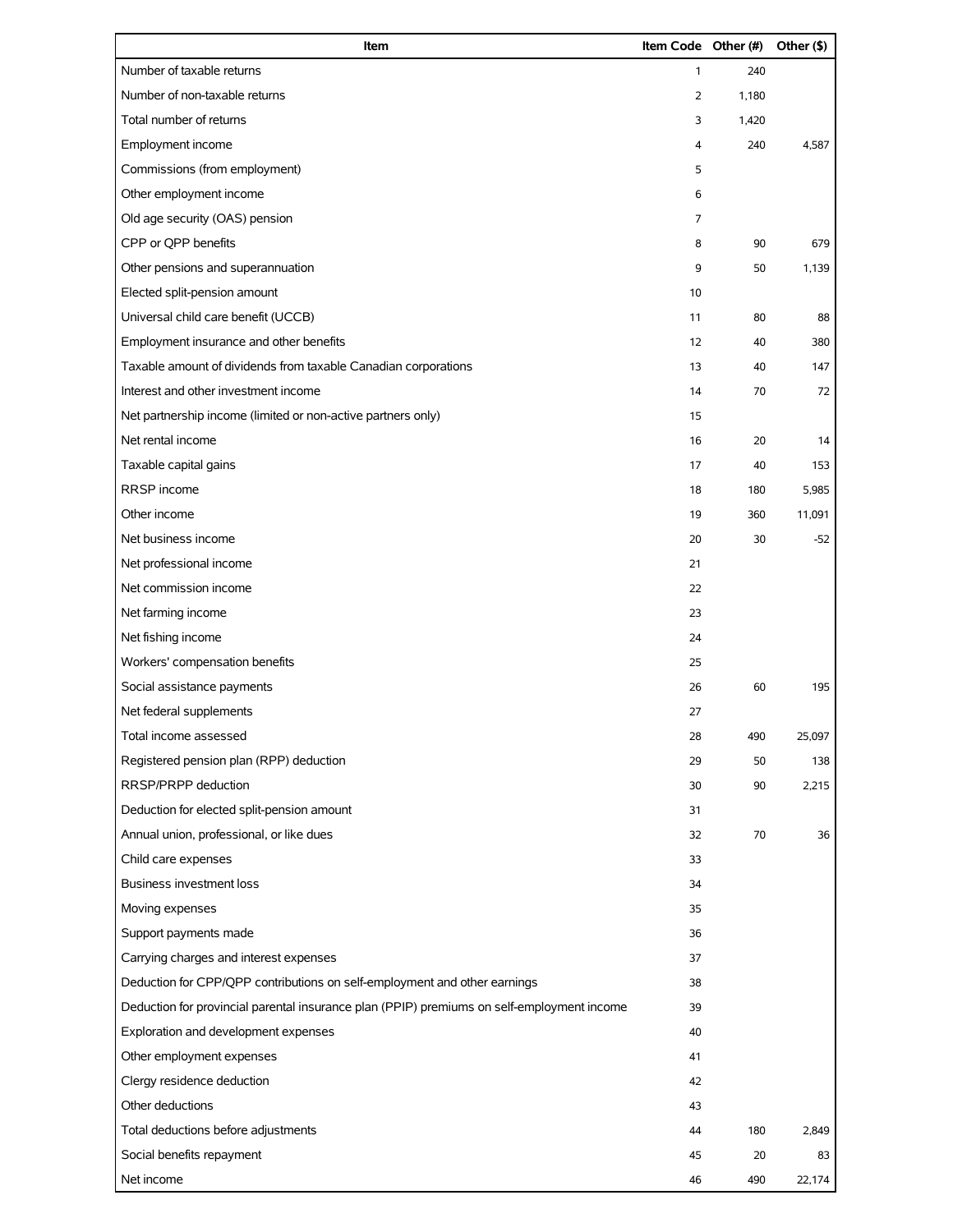| Item                                                                | Item Code Other (#) |       | Other (\$) |
|---------------------------------------------------------------------|---------------------|-------|------------|
| Canadian Forces personnel and police deduction                      | 47                  |       |            |
| Security options deductions                                         | 48                  |       |            |
| Other payments deduction                                            | 49                  | 70    | 283        |
| Non-capital losses of other years                                   | 50                  |       |            |
| Net capital losses of other years                                   | 51                  |       |            |
| Capital gains deduction                                             | 52                  |       |            |
| Northern residents deductions                                       | 53                  | 220   | 1,161      |
| Additional deductions                                               | 54                  |       |            |
| Farming/fishing losses of prior years                               | 55                  |       |            |
| Total deductions from net income                                    | 56                  | 260   | 1,465      |
| Taxable income assessed                                             | 57                  | 490   | 20,733     |
| Basic personal amount                                               | 58                  | 1,420 | 16.212     |
| Age amount                                                          | 59                  | 40    | 247        |
| Spouse or common-law partner amount                                 | 60                  | 40    | 400        |
| Amount for an eligible dependant                                    | 61                  | 60    | 596        |
| Family caregiver amount for children under 18 years of age          | 62                  |       |            |
| Amount for infirm dependants age 18 or older                        | 63                  |       |            |
| CPP or QPP contributions through employment                         | 64                  | 270   | 240        |
| CPP or QPP contributions on self-employment and other earnings      | 65                  |       |            |
| Employment insurance premiums                                       | 66                  | 240   | 89         |
| PPIP premiums paid                                                  | 67                  |       |            |
| PPIP premiums payable on employment income                          | 68                  |       |            |
| PPIP premiums payable on self-employment income                     | 69                  |       |            |
| Volunteer firefighters' amount/search and rescue volunteers' amount | 70                  |       |            |
| Canada employment amount                                            | 71                  | 260   | 262        |
| Public transit amount                                               | 72                  | 30    | 13         |
| Children's arts amount                                              | 73                  |       |            |
| Home accessibility expenses                                         | 74                  |       |            |
| Home buyers' amount                                                 | 75                  |       |            |
| Pension income amount                                               | 76                  | 70    | 128        |
| Caregiver amount                                                    | 77                  |       |            |
| Disability amount                                                   | 78                  | 40    | 289        |
| Disability amount transferred from a dependant                      | 79                  |       |            |
| Interest paid on student loans                                      | 80                  |       |            |
| Tuition, education, and textbook amounts                            | 81                  | 50    | 333        |
| Tuition, education, and textbook amounts transferred from a child   | 82                  |       |            |
| Amounts transferred from spouse or common-law partner               | 83                  |       |            |
| Medical expenses                                                    | 84                  |       |            |
| Total tax credits on personal amounts                               | 85                  | 1,420 | 2,865      |
| Allowable charitable donations and government gifts                 | 86                  |       |            |
| Eligible cultural and ecological gifts                              | 87                  |       |            |
| Total tax credit on donations and gifts                             | 88                  |       |            |
| Total federal non-refundable tax credits                            | 89                  | 1,420 | 2,925      |
| Federal dividend tax credit                                         | 90                  |       |            |
| Minimum tax carryover                                               | 91                  |       |            |
| Basic federal tax                                                   | 92                  | 240   | 3,282      |